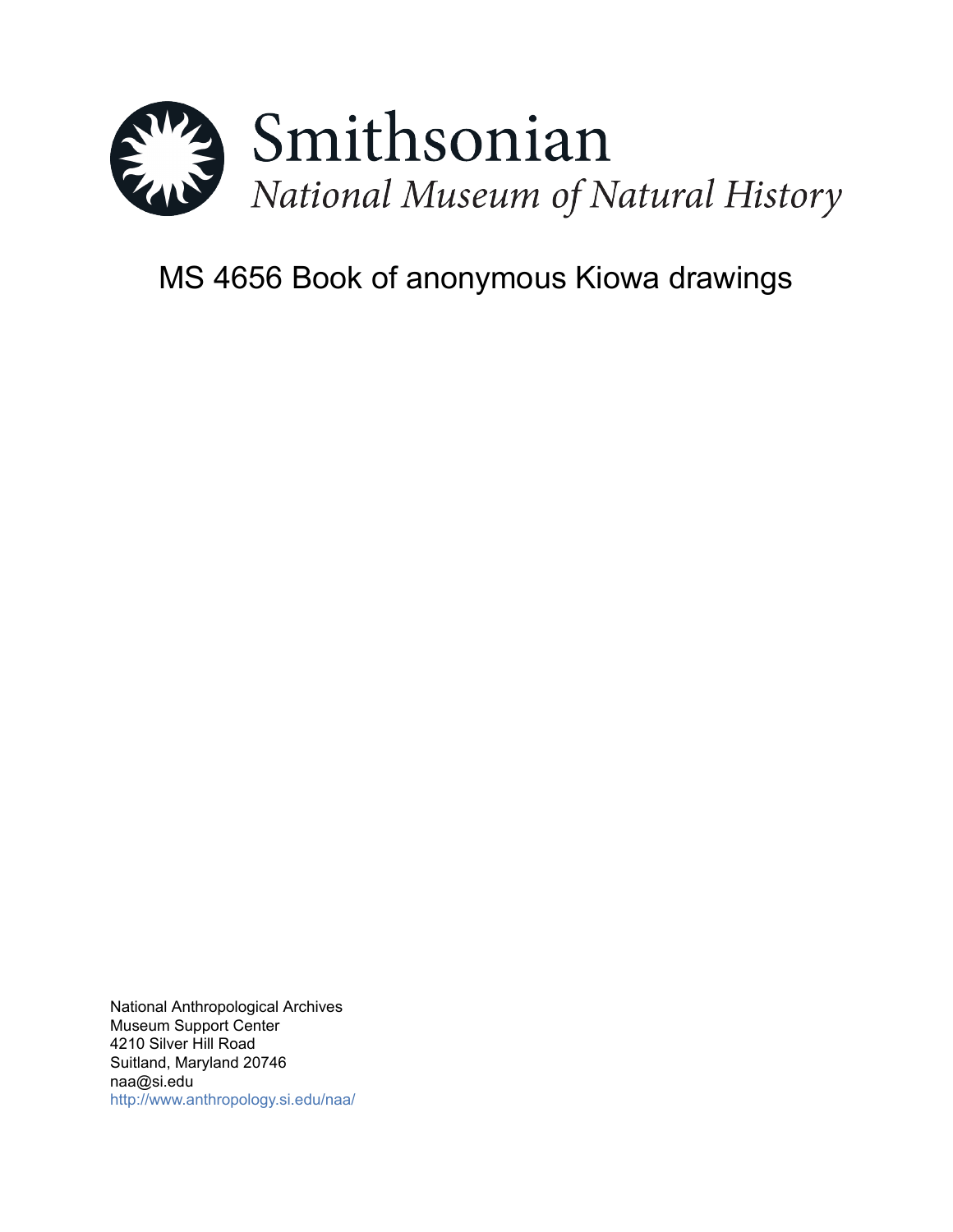## **Table of Contents**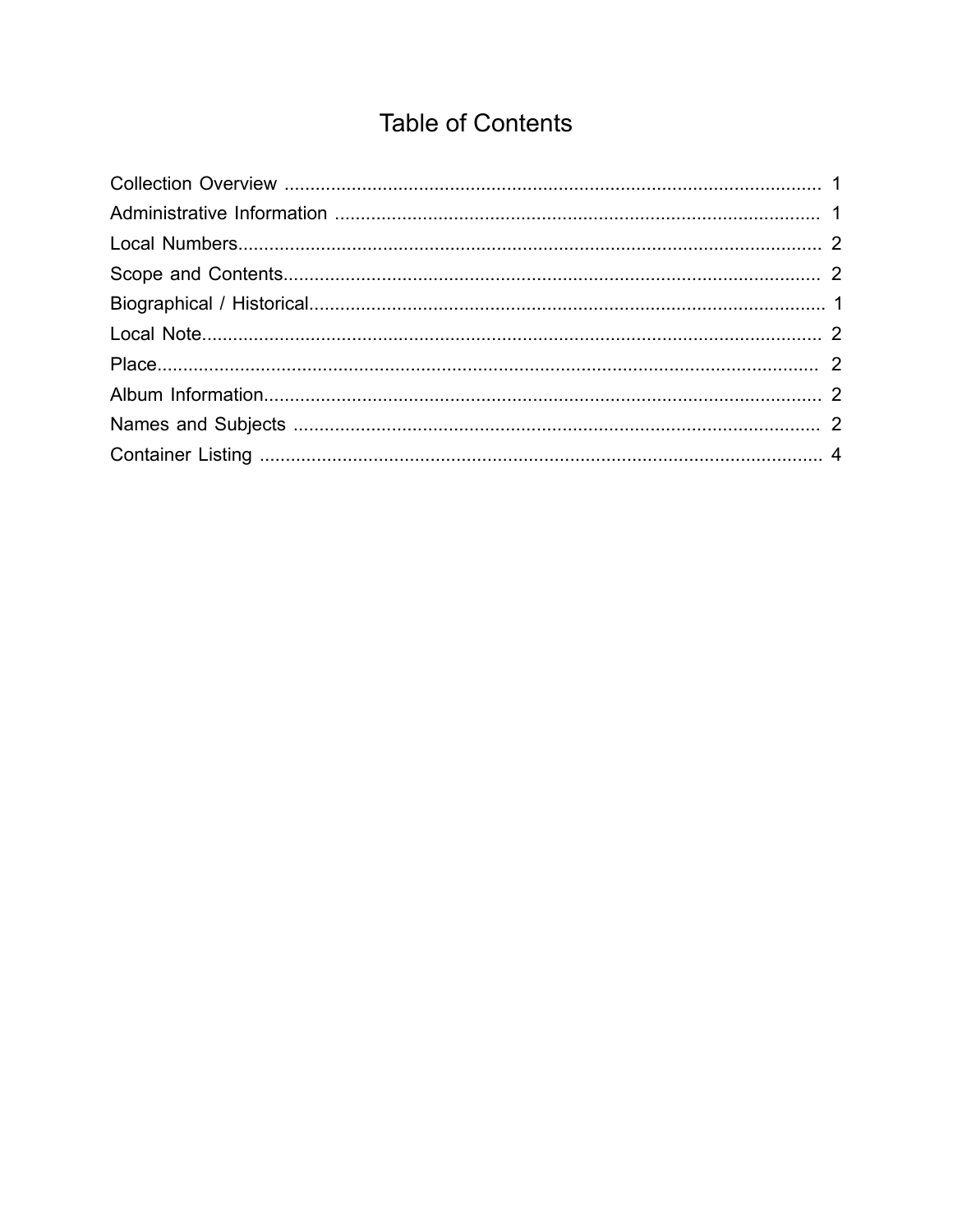| <b>Repository:</b>         | <b>National Anthropological Archives</b>                                                                 |
|----------------------------|----------------------------------------------------------------------------------------------------------|
| Title:                     | MS 4656 Book of anonymous Kiowa drawings                                                                 |
| Date:                      | ca. 1875-1877                                                                                            |
| Identifier:                | NAA MS4656                                                                                               |
| Extent:                    | 1 Drawing (volume of 14 drawings (8 leaves; graphite, colored pencil,<br>and crayon; $21 \times 29$ cm.) |
| Language:                  | English.                                                                                                 |
| <b>Digital</b><br>Content: | Image(s): Book of anonymous Kiowa drawings                                                               |

## <span id="page-2-0"></span>**Collection Overview**

## <span id="page-2-1"></span>**Administrative Information**

#### **Provenance**

The drawings were created at Fort Marion sometime between May 21, 1875 and March 31, 1877. The book was obtained by Dr. Guy Fairfax Whiting, whose daughter Julia Whiting of Middleburg, Virginia, donated it to the Bureau of American Ethnology in February 1963. The donation was made through Dr. Richard Howland, Department of Civil History, Smithsonian Institution. Although Mrs. Whiting maintained that her father had collected the drawings on a buffalo hunting trip in the western United States, this story is not consistent with the book's Fort Marion origin.

#### Available Formats

On microfilm negative reel 32.

#### **Citation**

Manuscript 4656, National Anthropological Archives, Smithsonian Institution

## <span id="page-2-2"></span>**Biographical / Historical**

Fort Marion, also known as Castillo de San Marco, is a stone fortress in St. Augustine, Florida. Between 1875 and 1878, seventy-two prisoners from the southern plains were incarcerated in the fort. Captain Richard Pratt supervised the prisoners during their incarceration at Fort Marion. The prisoners consisted of 27 Kiowas, 33 Cheyennes, 9 Comanches, 2 Arapahos, and a single Caddo. With the exception of one Cheyenne woman, all the prisoners were men. They had been accused of participating in the recent Red River War, earlier hostilities, or both. With the exception of the wife and daughter of one of the Comanche men, the prisoners families were not allowed to accompany them to Fort Marion. For further information on Fort Marion see Karen Daniels Petersen, Plains Indian Art from Fort Marion, University of Oklahoma Press, 1971 and Richard Pratt, Battlefield and Classroom, ed. by R. M. Utley, Yale University Press, 1964.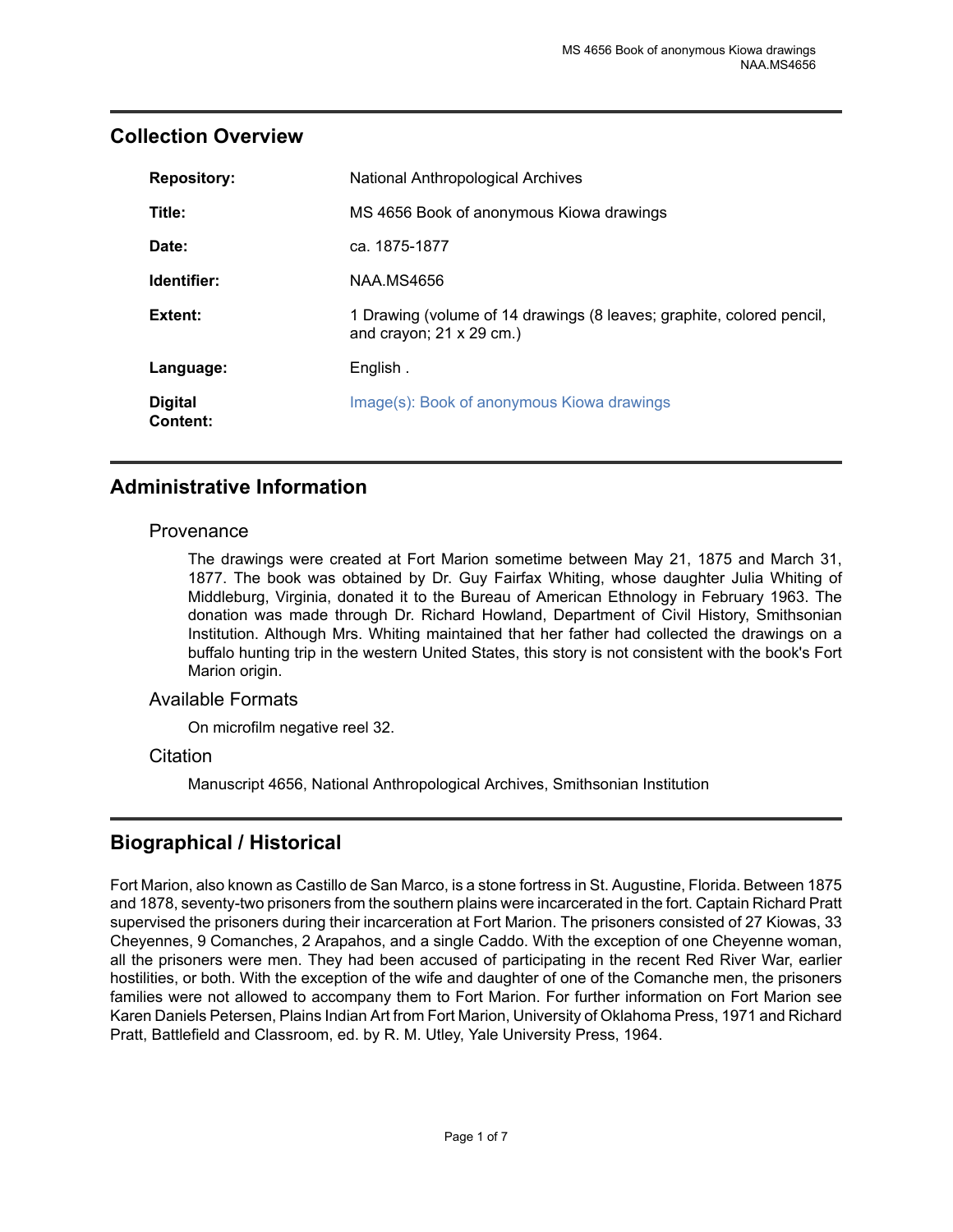## <span id="page-3-1"></span>**Scope and Contents**

Book of 14 drawings on 8 leaves of unruled paper in a commercial drawing book. The book was rebound by the Bureau of American Ethnology and the original covers are no longer visible. Drawings depict hunting, travelling, and camp scenes. The inside front cover is inscribed "Drawn by Buffalo Meat". The inside back cover is inscribed "Soaring Eegle [sic]". Buffalo Meat and Soaring Eagle were among the Cheyenne men imprisoned at Fort Marion. Although both men were artists, the drawings in this book are Kiowa, not Cheyenne, based on examination of content.

<span id="page-3-0"></span>Local Numbers

NAA MS 4656

## <span id="page-3-2"></span>Local Note

Although the drawings were originally cataloged as Cheyenne by Buffalo Meat, neither Candace Greene nor Karen Daniels Petersen agree with this attribution. They note that the drawings can be identified as Kiowa based on elements of clothing, as well as shield and tipi designs. Furthermore, Greene compared the drawings with other works by Buffalo Meat and determined that they do not correspond with the artist's style. Both Greene and Petersen note that the drawings are the work of at least two artists. The inside of the front cover is inscribed, "Drawn by Buffalo Meat, Cheyenne." Petersen notes that the handwriting matches an inscription written inside the cover of MS 39-b, a drawing book that is known to have been collected at Fort Marion by George Fox, who inscribed the cover and captioned the drawings. (Candace Greene and Mike Jordan compared the inscriptions in MS 4656 and MS 39-b and agree that the handwriting is the same.) George Fox worked as an interpreter at Fort Marion until March 26, 1877. Consequently, the book dates between May 21, 1875, the date the prisoners arrived at Fort Marion, and March 26, 1877, the date George Fox departed.

## <span id="page-3-3"></span>**Place**

United States Florida Fort Marion.

## <span id="page-3-4"></span>Album Information

MS 4656 000

## <span id="page-3-5"></span>Names and Subject Terms

This collection is indexed in the online catalog of the Smithsonian Institution under the following terms:

Subjects:

Indians of North America -- Great Plains Kiowa Language and languages -- Documentation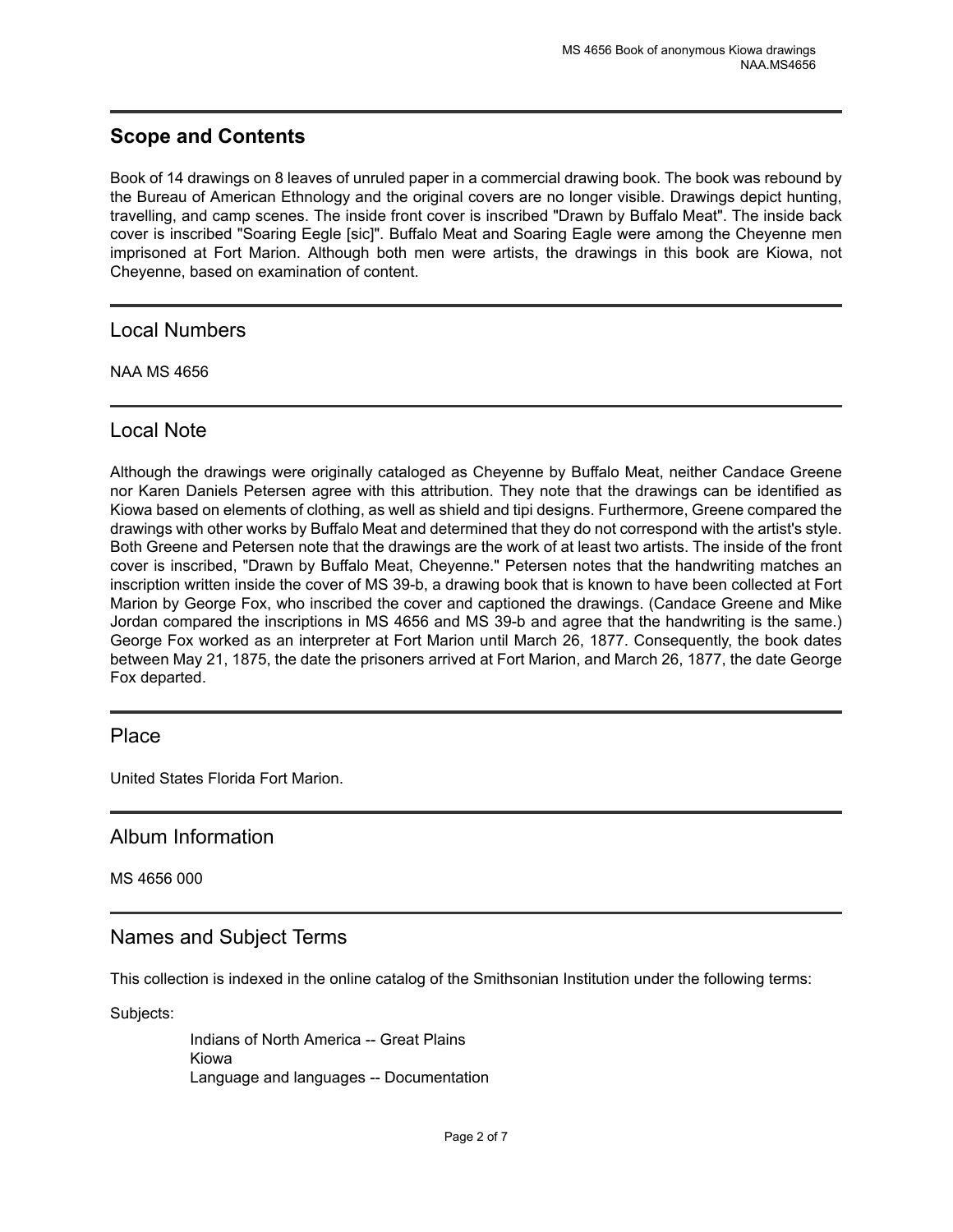Cultures:

Indians of North America -- Great Plains Kiowa

Types of Materials:

Ledger drawings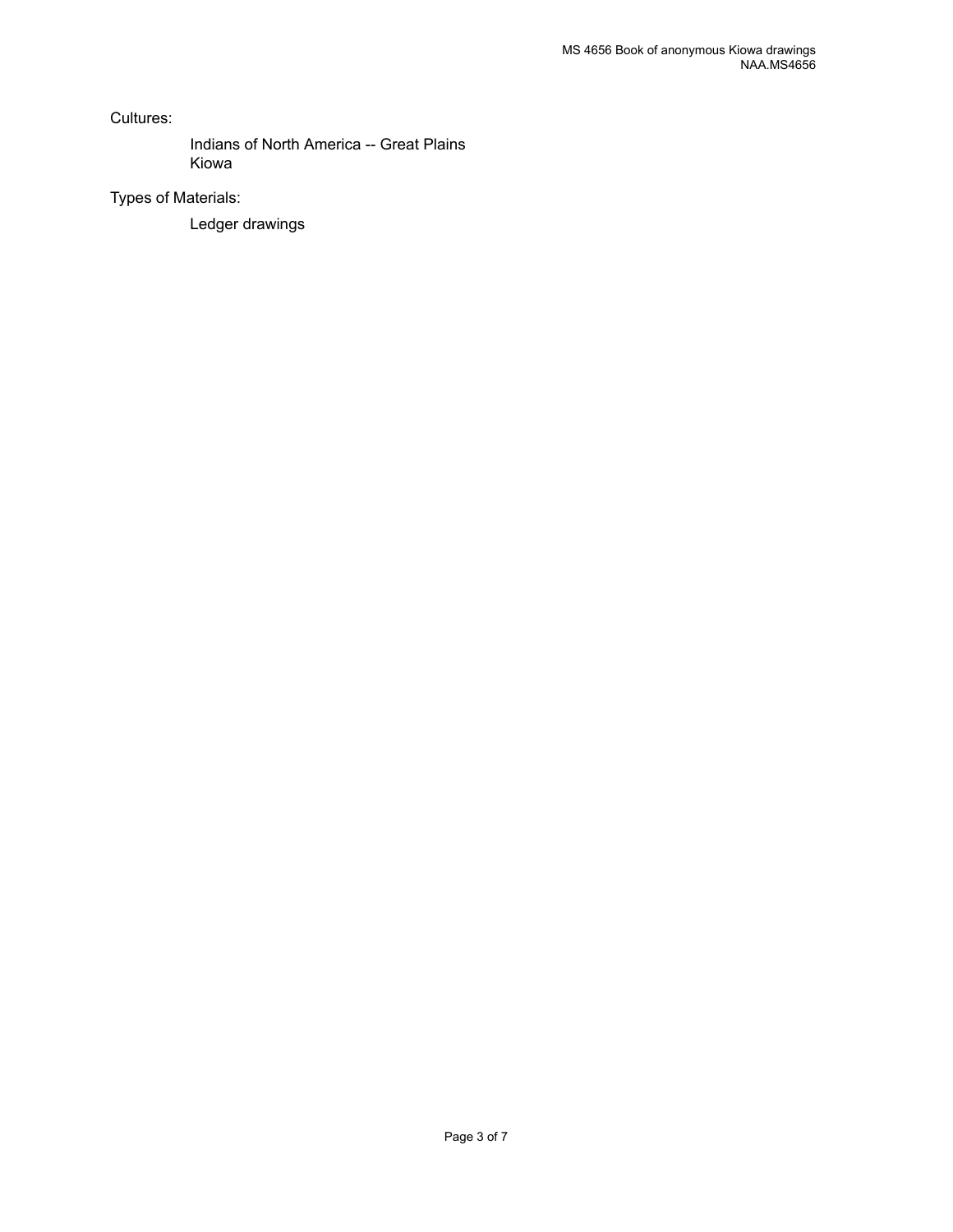## <span id="page-5-0"></span>**Container Listing**

| antelope, ca. 1875-1877<br>Image(s)<br>Image(s) | Anonymous Kiowa drawing of three men and one woman hunting pronghorn<br>1 Drawing (2 leaves; graphite, colored pencil, and crayon; 21 x 29 cm.) |
|-------------------------------------------------|-------------------------------------------------------------------------------------------------------------------------------------------------|
| Language:                                       | English.                                                                                                                                        |
| Notes:                                          | NAA INV 08680100                                                                                                                                |
|                                                 | NAA INV 08680200                                                                                                                                |
|                                                 | NAA MS 4656                                                                                                                                     |
|                                                 | Drawing also contains branded horses and a fox or wolf.                                                                                         |
|                                                 | MS 4656 009                                                                                                                                     |
| Genre/Form:<br>Culture:                         | Ledger drawings<br>Kiowa<br>Indians of North America -- Great Plains                                                                            |

#### [Anonymous](https://ids.si.edu/ids/deliveryService?id=NMNH-08680300) Kiowa drawing of three men with dogs hunting a buffalo bull, ca. [1875-1877](https://ids.si.edu/ids/deliveryService?id=NMNH-08680300)

| Language:               | 1 Drawing (graphite, colored pencil, and crayon; 21 x 29 cm.)<br>English.                                                                                                                                       |
|-------------------------|-----------------------------------------------------------------------------------------------------------------------------------------------------------------------------------------------------------------|
| Notes:                  | NAA INV 08680300                                                                                                                                                                                                |
|                         | NAA MS 4656                                                                                                                                                                                                     |
|                         | Drawing depicts a man who has roped a buffalo bull. Two men,<br>one armed with a bow and the other with a knife, attack the<br>buffalo. The men are accompanied by two dogs, one of which<br>bites the buffalo. |
|                         | MS 4656 010                                                                                                                                                                                                     |
| Genre/Form:<br>Culture: | Ledger drawings<br>Kiowa<br>Indians of North America -- Great Plains                                                                                                                                            |

[Anonymous Kiowa drawing of mounted man roping one of four horses, ca.](https://ids.si.edu/ids/deliveryService?id=NMNH-08680400) [1875-1877](https://ids.si.edu/ids/deliveryService?id=NMNH-08680400)

1 Drawing (graphite, colored pencil, and crayon; 21 x 29 cm.) Language: English. Notes: NAA INV 08680400 NAA MS 4656 MS 4656 011 Genre/Form: Ledger drawings Culture: Kiowa Indians of North America -- Great Plains

Anonymous Kiowa drawing of women and men standing beneath shades, ca. 1875-1877

1 Drawing (2 leaves; graphite, colored pencil, and crayon; 21 x 29 cm.) [Image\(s\)](https://ids.si.edu/ids/deliveryService?id=NMNH-08680500)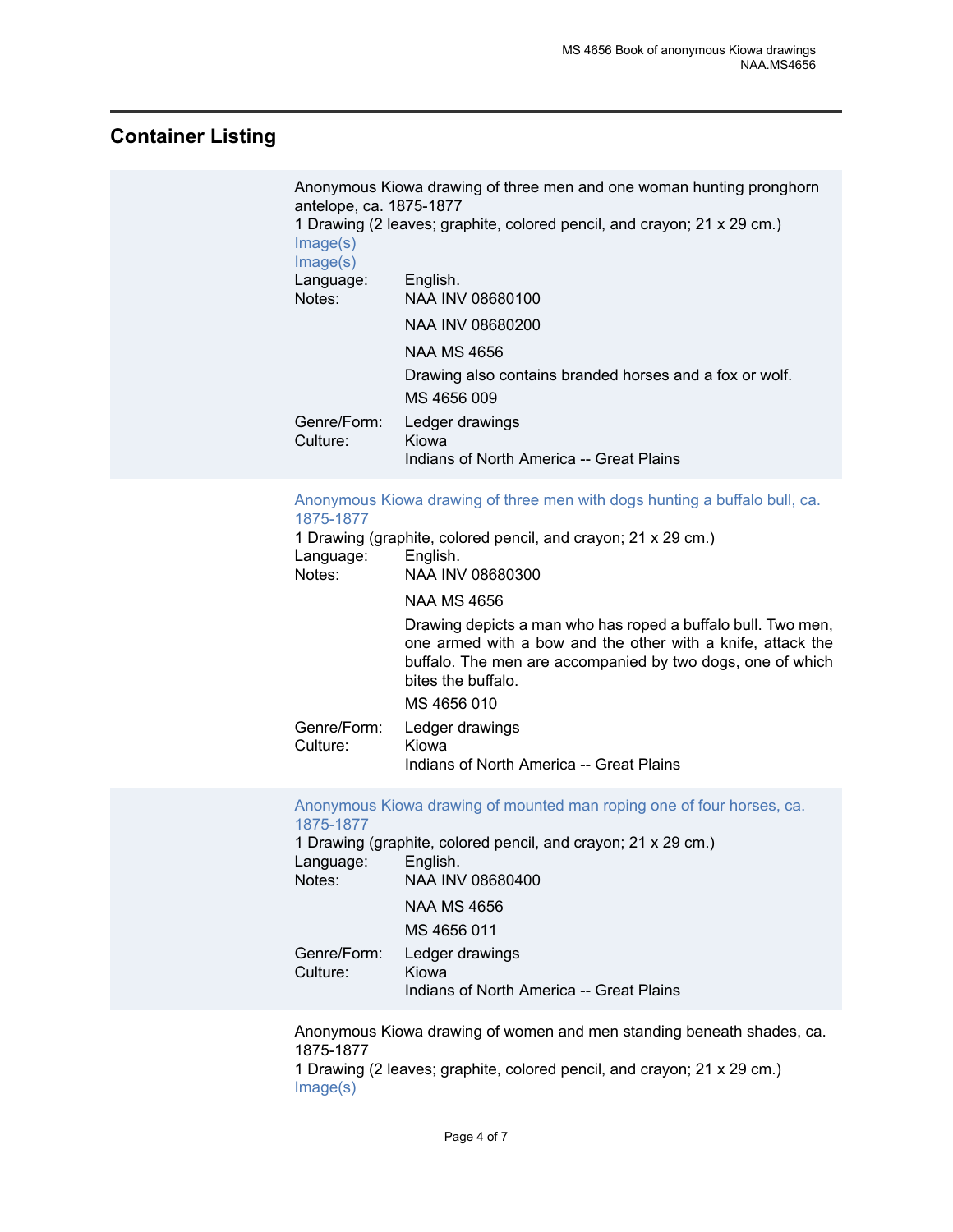[Image\(s\)](https://ids.si.edu/ids/deliveryService?id=NMNH-08680600) Language: English. Notes: NAA INV 08680500 NAA INV 08680600 NAA MS 4656 OPPS NEG 55090 Drawing depicts seven men wrapped in blankets, nine women and a lance. Blankets hung over ropes suspended between two poles may represent a shade. MS 4656 012 Genre/Form: Ledger drawings Culture: Kiowa Indians of North America -- Great Plains

|                         | Anonymous Kiowa drawing of two women standing between two painted     |
|-------------------------|-----------------------------------------------------------------------|
|                         | lodges, with a lance hanging on a pole located between the women, ca. |
| 1875-1877               |                                                                       |
|                         | 1 Drawing (graphite, colored pencil, and crayon; 21 x 29 cm.)         |
| Language:               | English.                                                              |
| Notes:                  | NAA INV 08680700                                                      |
|                         | <b>NAA MS 4656</b>                                                    |
|                         | Tipi design appears to be tipi with tail pictures.                    |
|                         | MS 4656 014                                                           |
| Genre/Form:<br>Culture: | Ledger drawings<br>Kiowa                                              |
|                         | Indians of North America -- Great Plains                              |

#### [Anonymous](https://ids.si.edu/ids/deliveryService?id=NMNH-08680800) Kiowa drawing of a man horseback hunting elk with bow, ca. [1875-1877](https://ids.si.edu/ids/deliveryService?id=NMNH-08680800)

1 Drawing (graphite, colored pencil, and crayon; 21 x 29 cm.) Language:<br>Notes: NAA INV 08680800 NAA MS 4656 MS 4656 015 Genre/Form: Ledger drawings Culture: Kiowa Indians of North America -- Great Plains

[Anonymous Kiowa drawing of three men and three women standing beneath](https://ids.si.edu/ids/deliveryService?id=NMNH-08680900) [blankets hung from a rope suspended between two poles, ca. 1875-1877](https://ids.si.edu/ids/deliveryService?id=NMNH-08680900) 1 Drawing (graphite, colored pencil, and crayon; 21 x 29 cm.) Language: English. Notes: NAA INV 08680900 NAA MS 4656 The drawing depicts two men with tomahawks. MS 4656 016 Genre/Form: Ledger drawings Culture: Kiowa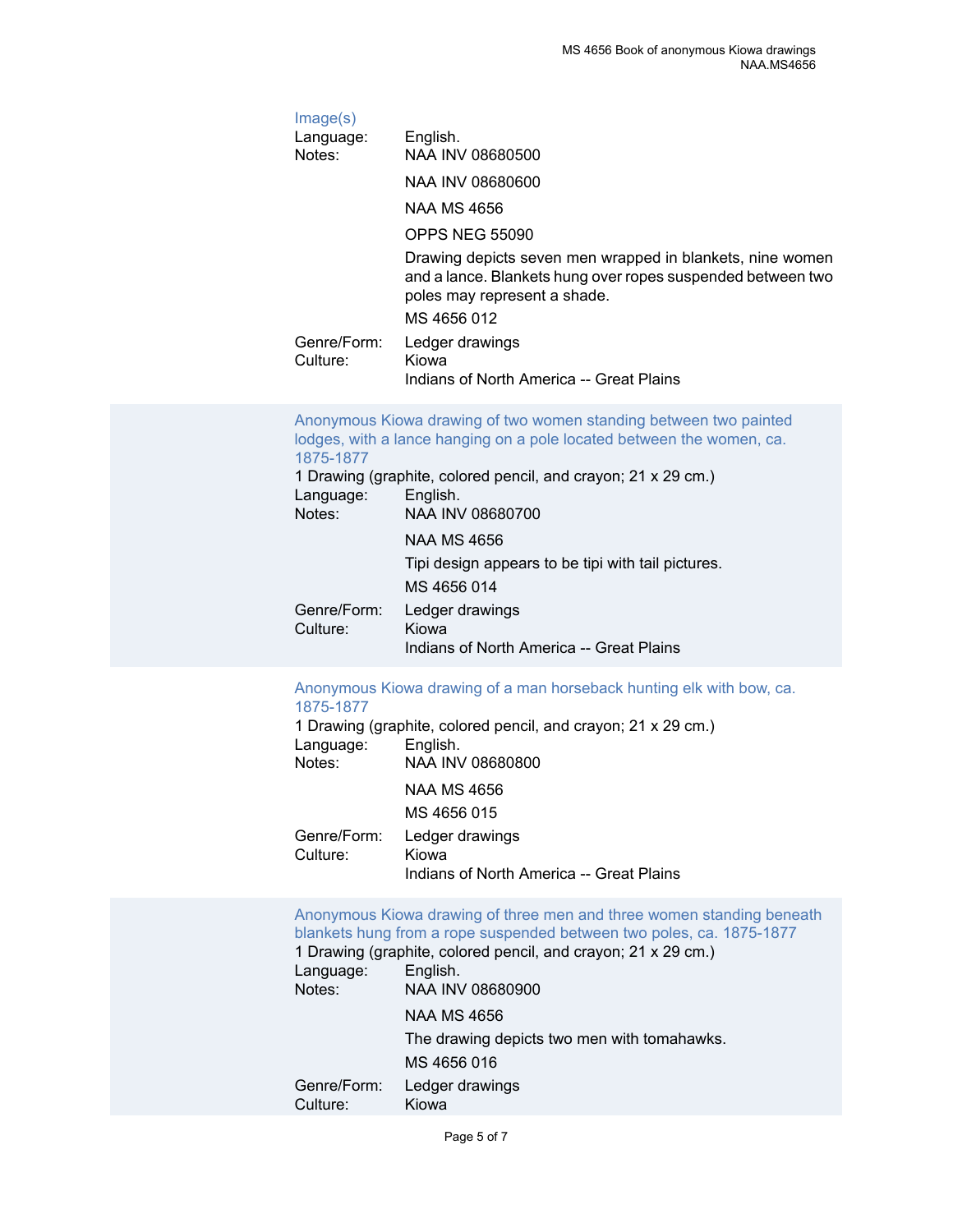#### Indians of North America -- Great Plains

## [Anonymous Kiowa drawing of man and woman riding horses and leading a](https://ids.si.edu/ids/deliveryService?id=NMNH-08679600) [pack animal that is carrying a parflech, ca. 1875-1877](https://ids.si.edu/ids/deliveryService?id=NMNH-08679600)

1 Drawing (graphite, colored pencil, and crayon; 21 x 29 cm.)<br>Language: English. Language: Notes: NAA INV 08679600 NAA MS 4656 OPPS NEG 75-11140 MS 4656 003 Genre/Form: Ledger drawings<br>Culture: Kiowa Culture: Indians of North America -- Great Plains

#### [Anonymous](https://ids.si.edu/ids/deliveryService?id=NMNH-08679400) Kiowa drawing of man and woman with horse nearby, ca. [1875-1877](https://ids.si.edu/ids/deliveryService?id=NMNH-08679400)

|             | 1 Drawing (graphite, colored pencil, and crayon; 21 x 29 cm.)              |
|-------------|----------------------------------------------------------------------------|
| Language:   | English.                                                                   |
| Notes:      | NAA INV 08679400                                                           |
|             | NAA MS 4656                                                                |
|             | Drawing depicts a military coat, peace medal, and a horse with<br>a brand. |
|             | MS 4656 001                                                                |
| Genre/Form: | Ledger drawings                                                            |
| Culture:    | Kiowa                                                                      |
|             | Indians of North America -- Great Plains                                   |

#### [Anonymous](https://ids.si.edu/ids/deliveryService?id=NMNH-08679500) Kiowa drawing of two men firing at herd of buffalo with revolvers, [ca. 1875-1877](https://ids.si.edu/ids/deliveryService?id=NMNH-08679500)

1 Drawing (graphite, colored pencil, and crayon; 21 x 29 cm.) Language: English.<br>Notes: NAA INV Notes: NAA INV 08679500 NAA MS 4656 MS 4656 002 Genre/Form: Ledger drawings Culture: Kiowa Indians of North America -- Great Plains

[Anonymous Kiowa drawing of four Indian men in military coats with epaulets](https://ids.si.edu/ids/deliveryService?id=NMNH-08679700) [and peace medals, ca. 1875-1877](https://ids.si.edu/ids/deliveryService?id=NMNH-08679700)

Indians of North America -- Great Plains

1 Drawing (graphite, colored pencil, and crayon; 21 x 29 cm.) Language: English.<br>Notes: NAA INV Notes: NAA INV 08679700 NAA MS 4656 MS 4656 004 Genre/Form: Ledger drawings Culture: Kiowa